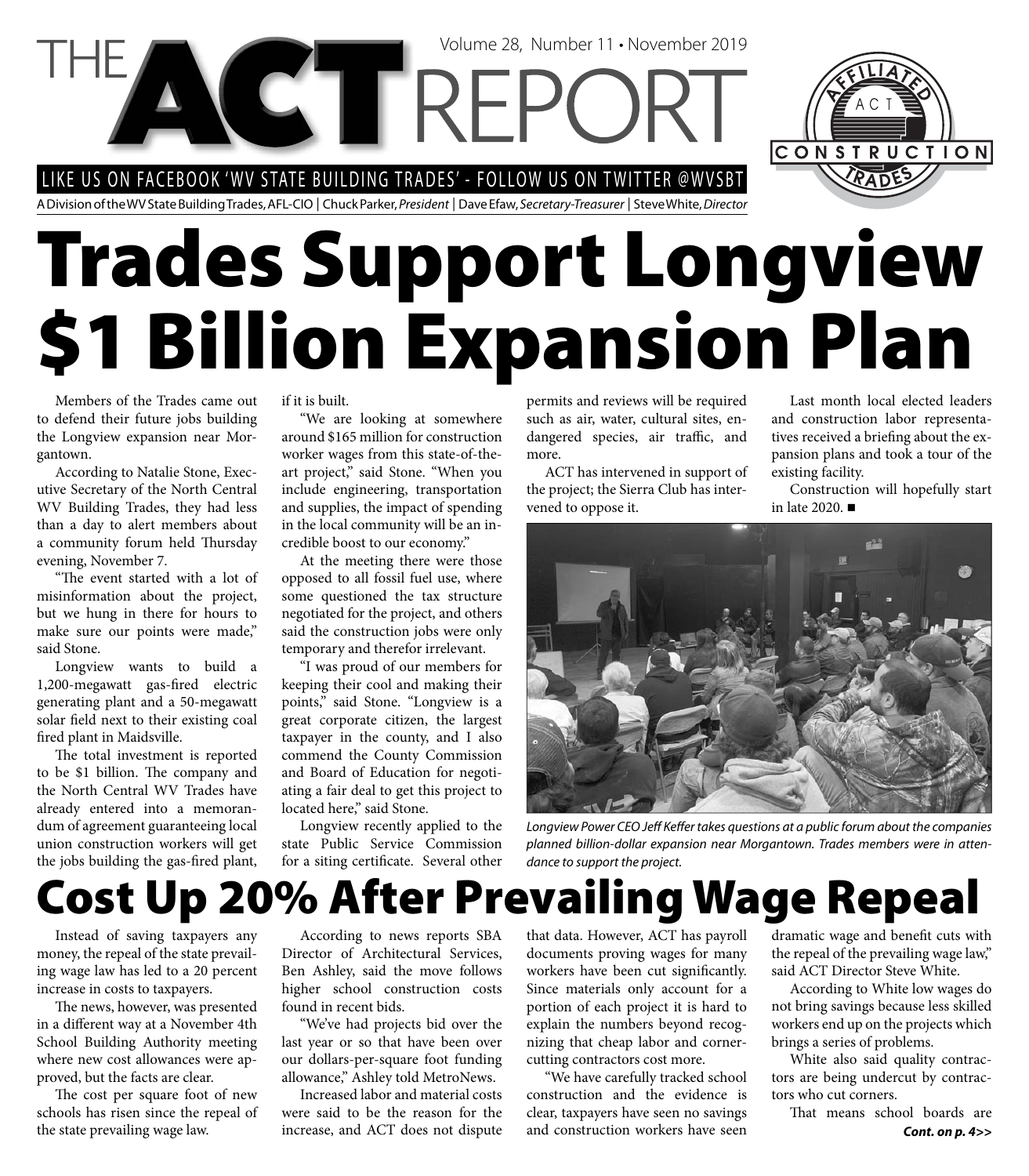# **Trades Councils Get NMAPC Safety Awards**

Building Trades Councils with jurisdiction in West Virginia, along with contractors and owners were among those who recently received Zero Safety Awards from the National Maintenance and Policy Committee (NMAPC) for projects done in 2018.

The NMAPC has been handing out awards for 19 years to help focus on safety in the construction industry.

Gold, Silver and Bronze awards are given based on total hours worked without an injury.

In addition, Councils received awards for smaller projects and for projects in surrounding states.

The NMAPC negotiates and administers the National Maintenance Agreements, a series of collective bargaining agreements utilized by more than 2,000 industrial contractors who employ members of building trades unions.

### **Upper Ohio Valley Building Trades Council**

• Enerfab Power & Industrial, Inc. & American Electric Power

*1,218,737 Work Hours*

Mitchell Power Plant, Mounds-

ville, WV

• Chapman Corp. & Covestro LLC  *212,293 Work Hours*

New Martinsville Plant, New Martinsville, WV

#### **Tri-State Building Trades Council**

- Day & Zimmermann NPS, Inc. & American Electric Power
- *345,529 Work Hours* Mountaineer Power Plant, New Haven, WV

### **North Central West Virginia Building Trades Council**

• Minnotte Contracting & First-Energy Corp.

 *460,371 Work Hours*

Harrison Power Station, Haywood, WV

• Chapman Corporation & First-Energy Corp.

 *373,767 Work Hours* Harrison Power Station, Hay-

- wood, WV
- Burnham Industrial Contractors & FirstEnergy Corp.
- *231,928 Work Hours*

Fort Martin Power Station, Maidsville, WV

**Charleston Building Trades Council** • StructSure Scaffold Solutions, LLC & American Electric Power

 *447,892 Work Hours* John Amos Power Plant, Saint Albans, WV • Enerfab Power & Industrial, Inc.

& American Electric Power  *343,051 Work Hours* John Amos Power Plant, Saint Albans, WV



Charleston Building Trades Business Manager Paul Breedlove holds two safety awards the Council recently received from the National Maintenance Agreement Policy Committee (NMAPC).

# **Well Water Treatment Plant is Shut Down**

A new \$300 million plant located in Doddridge County called Clearwater, designed to treat gas well fracking water, has been idled.

Antero Resources hired Veolia Water Technologies Inc. in 2015 to build the new shale wastewater recycling facility.

According to news reports the facility was designed to treat 60,000 barrels of water per day from the fracking process used in gas wells.

The project was built primarily with nonunion contractors and workers, such as INCO Services Inc., from Georgia, Incorp Industries LLC from Indiana and Lauren Engineers & Constructors Inc., from Texas.

In May of 2017, ACT videoed construction workers from Guatemala and Mexico at the site.

Antero also built a \$20 million landfill next to the plant to handle the sludge resulting from the treatment process.

In recent months, union workers were at the facility trying to fix the plant which was never was able to handle more than 20,000 barrels per day, according to news reports.

"We hope our members get the opportunity to fix this plant," said ACT's Steve White. "Having properly treated water is key to the success of the shale industry."

"Frankly, we've heard Veolia is a problem and that they treat West Virginia like a third-world country," said White.

"We've had decent work opportunities from Antero and if they take direct control, we will get a fair chance to get the repair work." $\blacksquare$ 



Construction workers from Guatemala and Mexico were working at the Clearwater facility in May of 2017. The \$300 million water treatment plant in Doddridge County was temporarily shut down in September.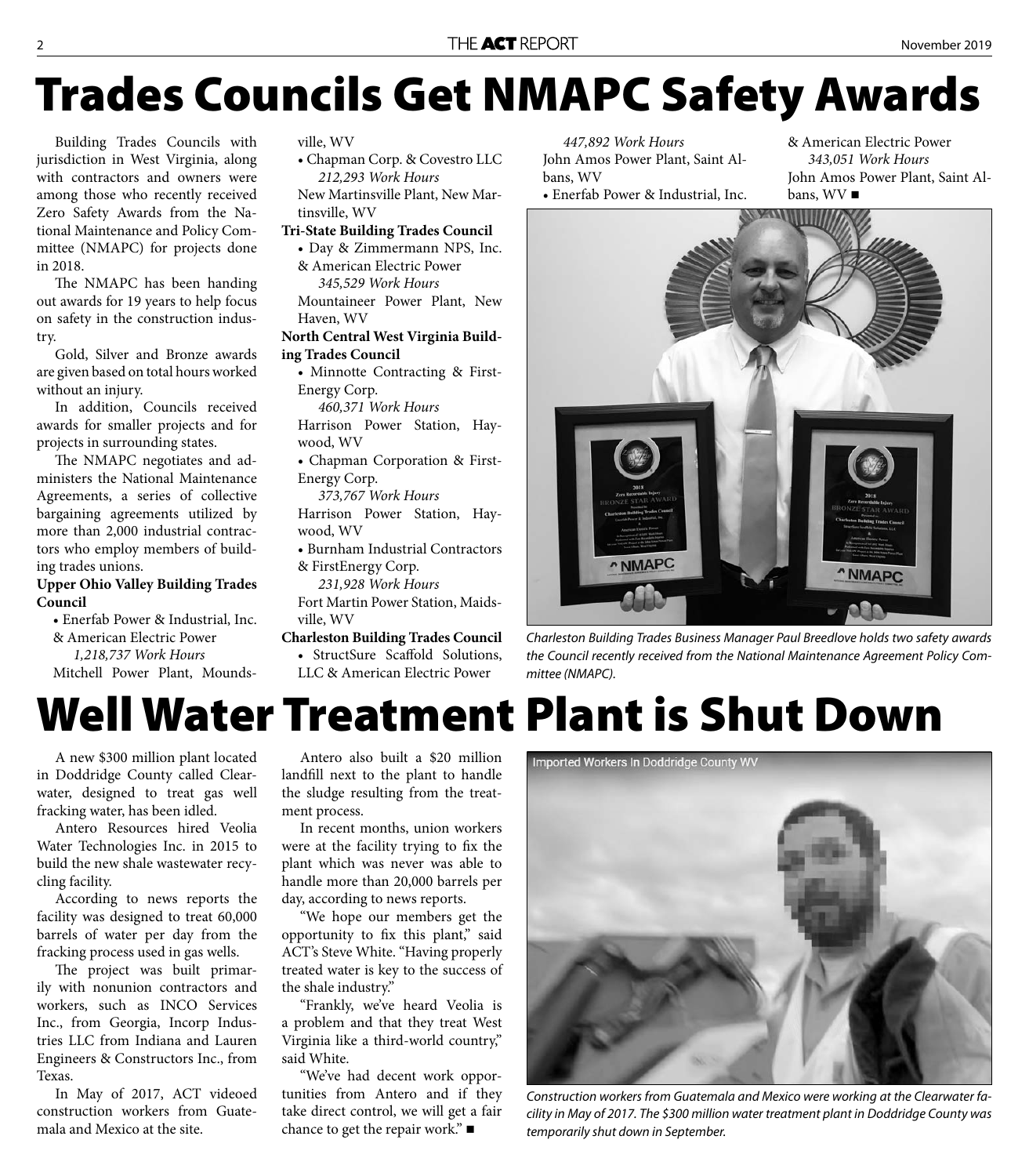# **Crum Elementary School Problems Persist**

Crum Elementary in Wayne County, one of the first schools built after changes were made to the state prevailing wage law, is still having problems well past the 2017 school year opening.

According to letters ACT received from a Freedom of Information request, the project suffers from problems at their new sewage treatment plant, as well as, water leaking into the new gym.

The project was bid in November of 2015, soon after prevailing wage rates had been suspended and a new calculation required.

Swope Construction Company was the low bid on the General Trades package, as the project was awarded in multiple-prime contracts.

In the summer of 2016 imported workers from Guatemala and Mexico were found on the project.

In addition, the project had quality problems such as faulty installation of the insulated concrete forms, improperly placed anchor bolts, and was ultimately completed well after the start of the school year in 2017.

While many problems were fixed, new problems arose after the project was supposed to be completed.

"We continue to have significant issues with the Sewage Plant at the Crum PreK-8 Facility …" writes Wayne Superintendent Todd Alexander in a March 14, 2019 letter to project architect ZMM.

He outlines several issues with the Sewage Plant:

- Two pumps were currently down and inoperable. The pumps had already been replaced once.
- The pumps were under warranty, but the manufacturer insisted on dealing with a firm Apptech which is out of business. According to the manufacturer the new pumps were designed for residential use and should not have been used in this setting.
- 1 of 2 UV Light Assemblies had been waiting for a year to be installed.
- The Soda Ash Tank was in-

stalled but not connected.

Scum Skimmer broken and not operating properly.

A July 24, 2019 letter from the County to Swope and their bonding company states "Pursuant to section 3.1 of the above-referenced performance bond, notice is hereby given to Swope Construction Company (Contractor) and travelers Casualty and Surety Company of America (Surety) that the Wayne County Board of Education (Owner) is considering declaring a contractor default related to the wastewater treatment plant at the project referenced above."

Swope President, Ron Mallory, disagreed in an August 2, 2019 letter, saying "SCC [Swope Construction Company] completed its contract with Wayne County and thus neither SCC nor its surety have any responsibility or liability to Wayne County for what has proven to be a poor selection and design of a package wastewater treatment plant by the project architect, ZMM."

In August of 2019 the Board of Education approved an emergency purchase order for improvements to the Crum Waste Water Treatment Plant in the amount of \$43,048.

A company from Proctorville, Ohio proposed refitting pumps and control panel floats, installing a trash trap, blower control panels, flow meter, and other items.

Another persistent problem is a leaking door to the gym which has led to water damage to the gym floor.

A May 12, 2019 email from Superintendent Alexander to Swope Construction references prior communications and states "our insurance adjuster indicates that the damage to the gym floor at Crum was caused by the slope of the concrete outside of the exit door."

"It's a shame the citizens of Wayne County paid top dollar for a new school that is in such terrible condition," said Randell May who resides in Wayne County and is a representative for the Carpenters. "We have also heard the ball field has issues."

May points to the Ceredo-Keno-

va school built at the same time by Neighborgall Construction with local union workers. "Skilled local labor and local contractors did an excellent job at C-K, which shows how much better the Crum School could

have been."

"The repeal of our state prevailing wage law has brought no savings and terrible results," said May. "We need to reinstate a prevailing wage law in West Virginia as soon as possible." ■

### **Leaders Snyder, Boone Remembered at Event**



The Darwin L Snyder Memorial Sporting Clay event was hosted by North Central WV Building Trades Council on October 20 at Hunting Hills with over 65 members attending. The event also paid tribute to Ed Boone a past Trustee of North Central and a member and former Business Manager of Local 152 Plumbers and Pipefitters, who went on the become head of the Jurisdiction Department of the United Association of Plumbers and Pipefitters for the U.S. and Canada. Brother Boone passed away on October 14 at the age of 62.

### **Insulators Local 80 Labor History Class**



Professor Sam White (left) from WVU's Institute for Labor Studies presents a Labor History class to members of Insulators Local 80. According to Apprentice Coordinator Todd Motz the class was most-

ly apprentices but included a few journeymen as well.

"This is a good class, it teaches how we got to where we are today and that the gains we have made are not guaranteed," said Motz. The class was held at Local 80's training site near Huntington in mid-October.